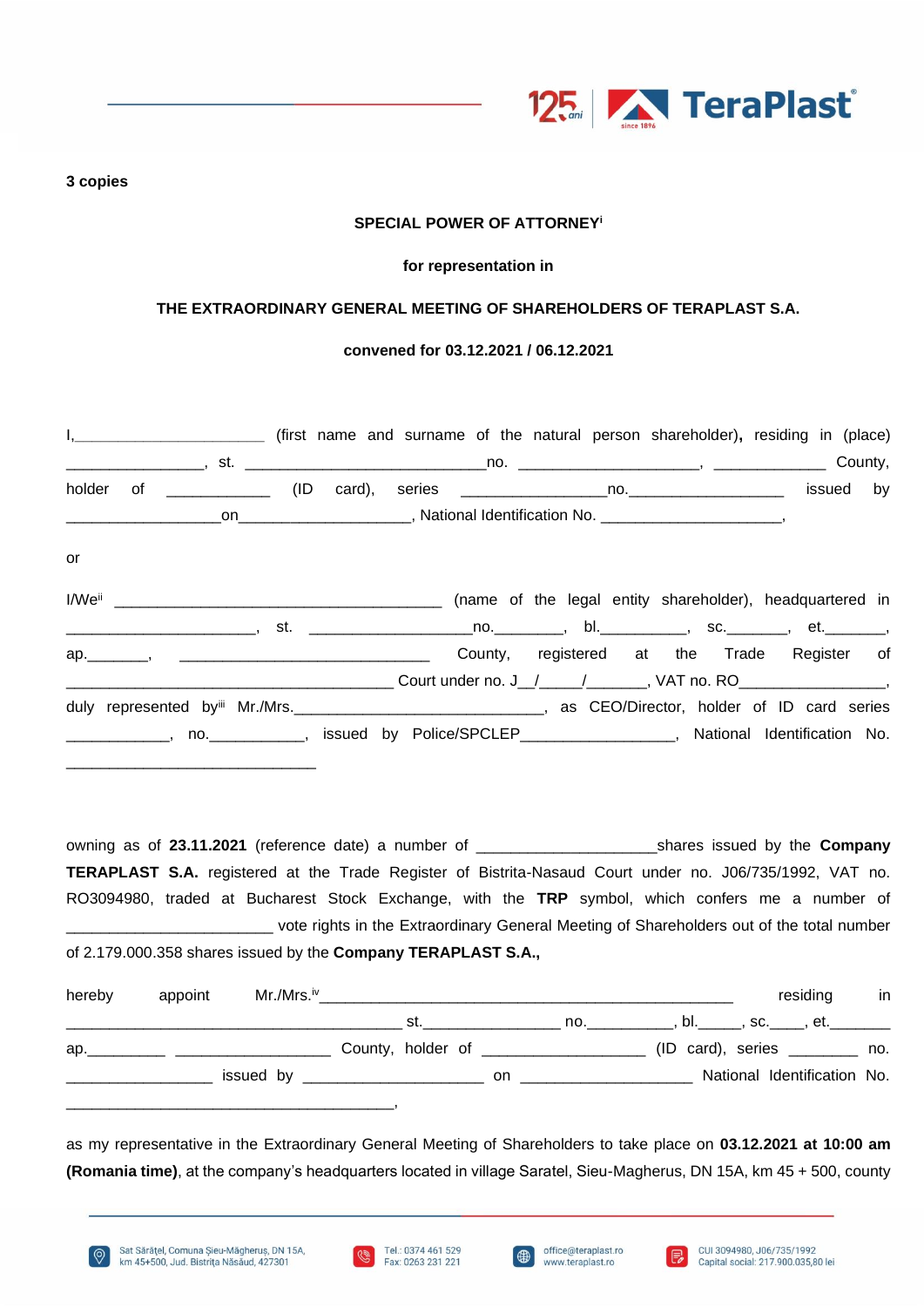

Bistrita-Nasaud, Romania, or on the date of the second meeting in case the first meeting cannot be held, namely 06.12.2021, to exercise the right to vote corresponding to my shares recorded in the Shareholders Record on the reference date, namely 23.11.2021, as follows:

**1.** For **item 1** of the agenda, namely: **"To approve the amendment of the Extraordinary General Meeting of the Company's Shareholders Decision no. 1 dated August 24, 2020, as subsequently amended by the Extraordinary General Meeting Decision no. 1 dated June 25, 2021, approving the repurchase of a maximum number of 5.500.000 shares with a par value of 0.1 lei/share at a minimum price equal to the BVB market price at the time of purchase and a maximum price of 1 leu/share, as follows:** 

**- increasing the maximum purchase price of the repurchased shares, from 1.00 leu/share to 2 lei/share; - supplementing the number of shares to be repurchased (bought back) by 2.000.000 shares; a maximum number of 7.500.000 shares are to be thus repurchased;**

**- the own shares repurchased by the Company shall be offered for free to the employees, the senior employees of the member companies of Teraplast Group and the directors of the company, within a stock option plan program".**":

| For | <b>Against</b> | Abstaining |
|-----|----------------|------------|
|     |                |            |

**2.** For item 2 of the agenda, namely: "To entrusting the Board of Directors with the fulfilment of the **resolution adopted by the Extraordinary General Meeting of Shareholders."**

| For | <b>Against</b> | <b>Abstaining</b> |
|-----|----------------|-------------------|
|     |                |                   |

**3.** For item 3 of the agenda, namely: "To authorize the appointing the Chairman of the Extraordinary **General Meeting of Shareholders to sign the GMS Resolution on behalf and in the name of all the attending shareholders."**

| For | <b>Against</b> | Abstaining |
|-----|----------------|------------|
|     |                |            |

**4.** For **item 4** of the agenda, namely: **"To authorize the Company's legal counsel, Ms. Kinga Vaida, to carry out all formalities concerning the EGM recording with the Trade Register Office attached to Bistrita-Nasaud Court and its publication in the Official Gazette of Romania, Part IV."**





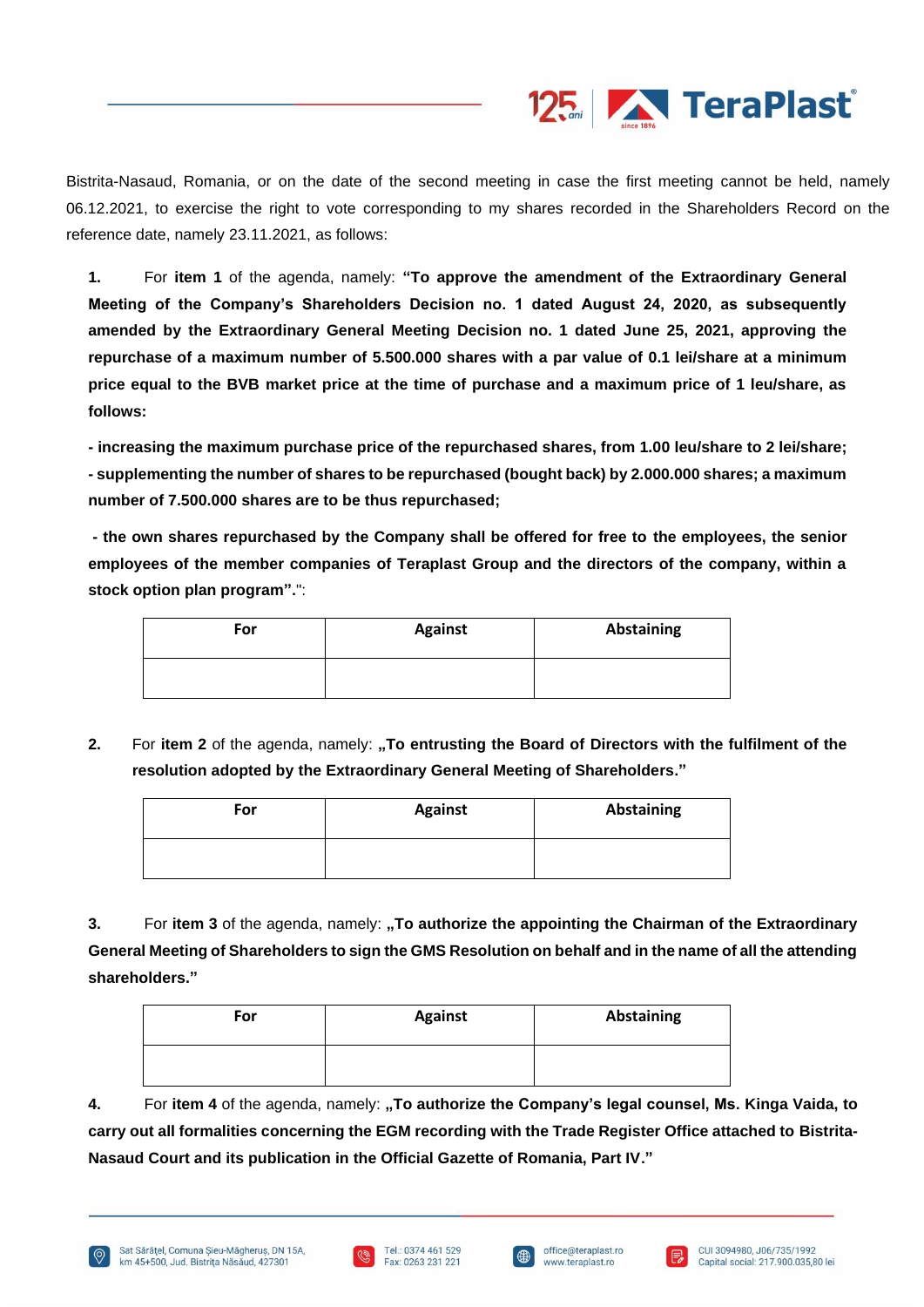

| For | <b>Against</b> | <b>Abstaining</b> |
|-----|----------------|-------------------|
|     |                |                   |

# Please find hereby attached a copy of the valid ID card<sup>y</sup>/a copy of the registration certificate<sup>vi</sup>.

I hereby authorize the representative referred to above to cast their vote as they may deem appropriate on the matters not identified and included in the agenda until this date, pursuant to the applicable law.

This special power of attorney contains information in accordance with Law 24/2017 on the issuers of financial instruments and market operations, the ASF Regulation no. 5/2018. This special power of attorney should be signed and dated by the principal shareholder. All the boxes of this special power of attorney shall be filled in by the principal shareholder.

The special power of attorney is executed in 3 original copies, one for the principal, one for the agent, and one to be submitted at the headquarters of the TERAPLAST S.A. not later than **01.12.2021, 08:00 am Romania time**.

| Date: |             |
|-------|-------------|
| vii   | (signature) |

**viii\_\_\_\_\_\_\_\_\_\_\_\_\_\_\_\_\_\_\_\_\_\_\_\_\_\_\_\_\_\_\_\_\_\_\_\_\_\_\_**

(First name and surname of the natural person shareholder or the legal representative of the legal entity, in capital letters)

Personal data entered in this special power of attorney (name and surname, domicile, series, number and date of issuance of identity card, personal numerical code, signature, number of shares held) shall be processed in compliance with the legal provisions regarding the protection of individuals with regard to the processing of personal data and the free circulation of such data, during the period stipulated by law, pursuant to Law no. 24/2017 on Issuers of Financial Instruments and Market Operations and of ASF Regulation no. 5/2018 on Issuers of Financial Instruments and Market Operations, as amended and Law no. 31/1990 on societies.

You benefit from the right of access, intervention, rectification and porting of the data you provide us, limit our processing and even request the deletion of the data.

Please note that interfering with the data you have provided to us may be such as to prevent your mandate from exercising the vote at the Extraordinary General Shareholders' Meeting of the Teraplast S.A. from the date of 03.12.2021/06.12.2021.